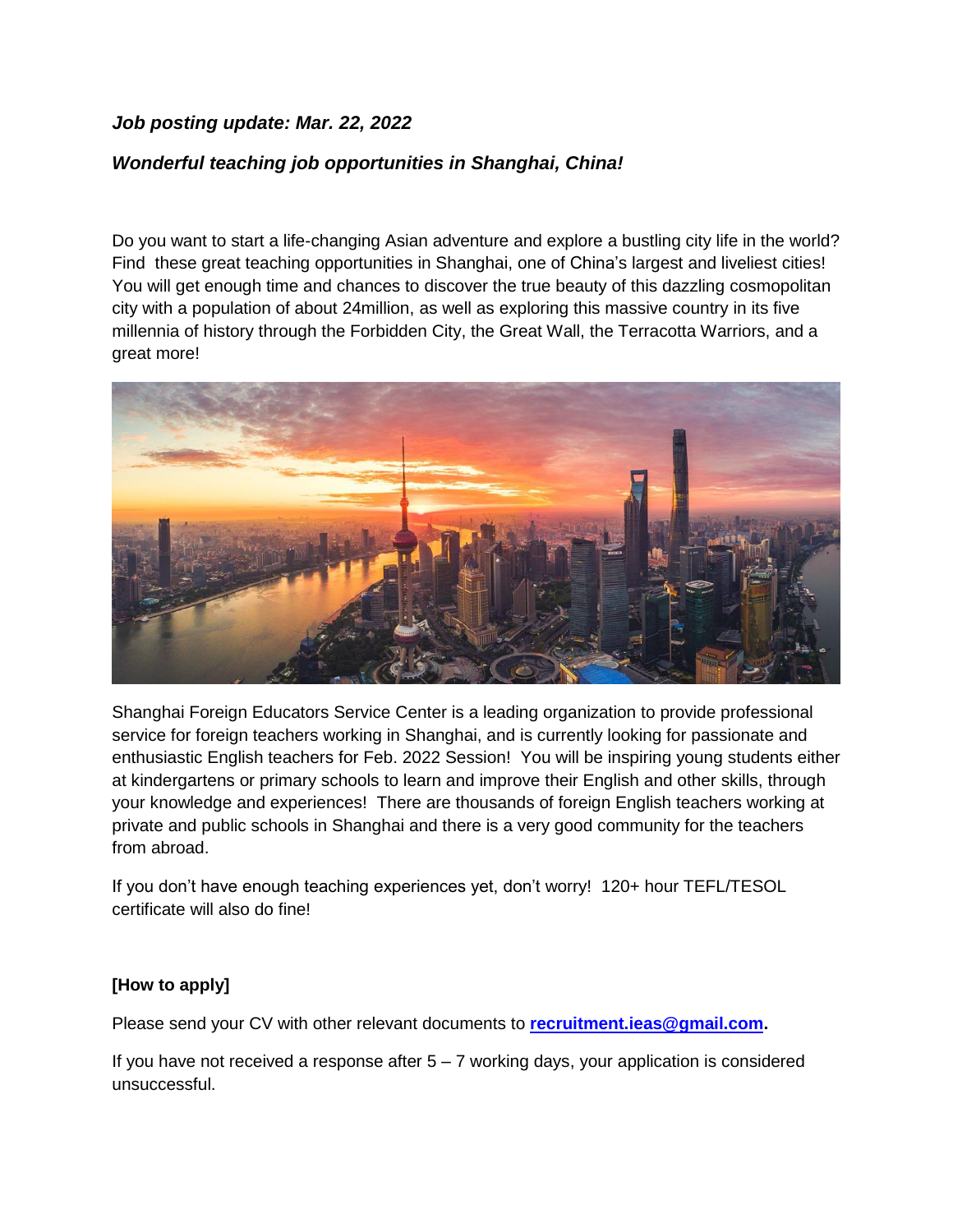### **1. Employer: ANYOU International School Shanghai (AUIS)**

- School website: [www.auisshanghai.com](http://www.auisshanghai.com/)
- Address: NO 15, Lane 988 second Zhong Shan Road(S), Xuhui District, Shanghai





- **Job description: Class Teacher in Primary School Section** (Co-teaching model)
- **Duties and responsibilities:**
	- Students aged from 6-12 years old, with about 25 students per class
	- Working time from Monday Friday at 8:00am 16:30pm
	- To carry out the professional duties of a teacher under the direction of the Year Level Coordinator and Principal.
	- To plan and prepare courses and lessons based on the curriculum provided by the school
	- To be responsible for assessing, recording and reporting on the students' development, progress and achievement
	- To provide reports, oral and written assessments on a regular basis, and references as and when required
	- To provide coverage for teachers absent occasionally
- **Salary and Benefits :**
	- RMB 22k 26K per month (CAD\$ 4400 \$5200)
	- Medical insurance coverage
	- **Housing allowance provided**
	- Airfare allowance provided
- **Qualifications :**
	- **Bachelor degree, with relevant teaching qualifications and certificates**
	- An excellent command of spoken and written English
	- A love for teaching and the ability to build a trusting relationship with students, colleagues and parents
	- The ability to observe and evaluate students' strengths, individual needs and development requirements, and the ability to design and develop course curriculum
	- A cheerful, proactive, patient and caring attitude
- **Expected on-board time:**
	- Sep. 1, 2022